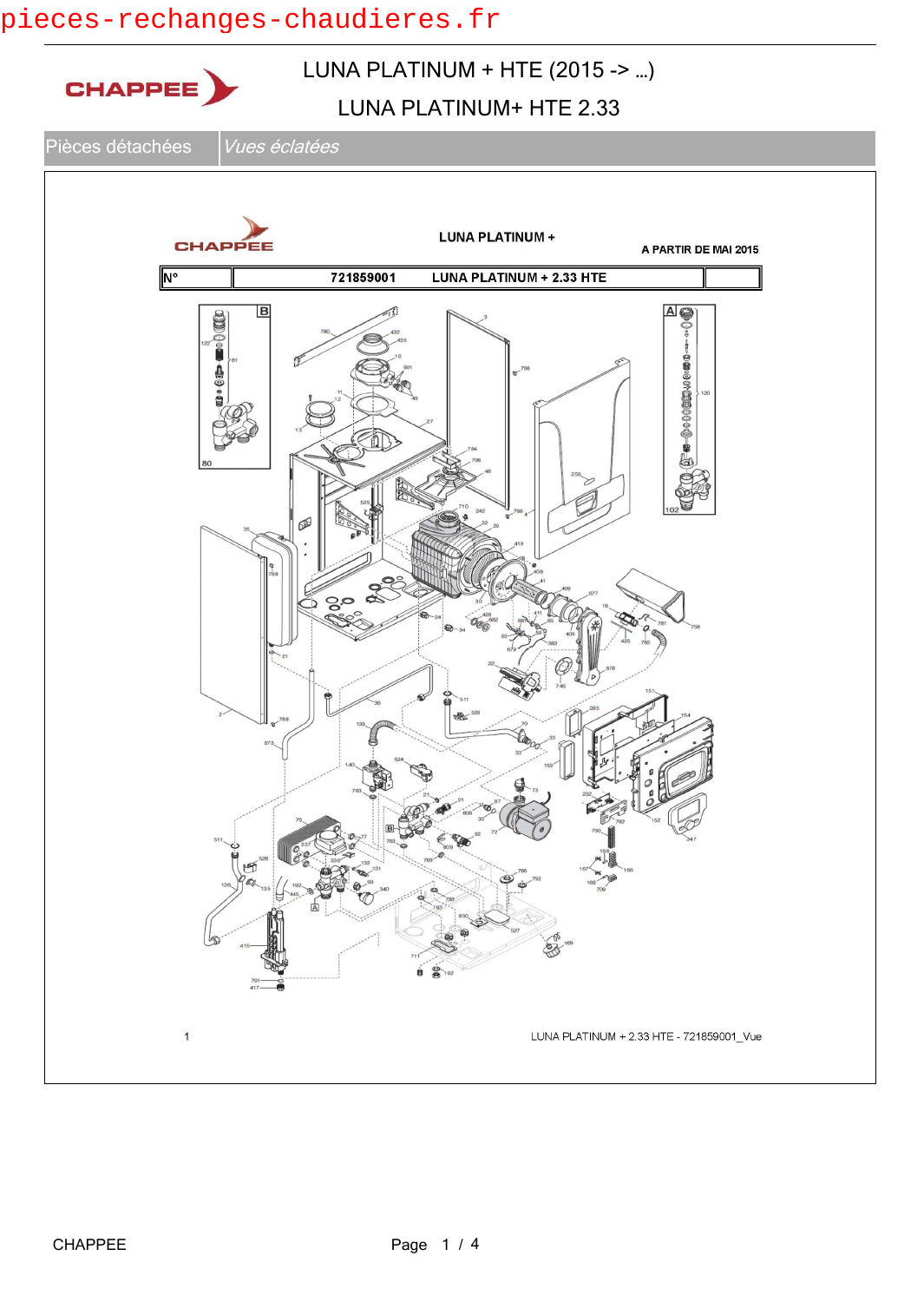# pieces-rechanges-chaudieres.fr



## LUNA PLATINUM + HTE (2015 -> …)

#### LUNA PLATINUM+ HTE 2.33

| Réf. | Référence   | <b>Description</b>                          | Qté          | Remarques |
|------|-------------|---------------------------------------------|--------------|-----------|
| 2    | SX710066300 | PANNEAU GAUCHE INITIA PLUS                  | 1            |           |
| 3    | SX710066200 | PANNEAU DROIT INITIA PLUS                   | $\mathbf{1}$ |           |
| 4    | SX710918700 | PANNEAU AV.PLATINUM CH                      | 1            |           |
| 10   | SX5409020   | RACCORDEMENT VENTOUSE<br>(5409020)          | $\mathbf{1}$ |           |
| 11   | SX5409010   | JOINT VENTOUSE CAOUTCHOUC (5409010)         | 1            |           |
| 12   | SX5108690   | <b>OBTURATEUR</b><br>(5108690)              | $\mathbf{1}$ |           |
| 13   | SX5407400   | JOINT OBTURATEUR DECOUPE (x3)               | 1            |           |
| 18   | SX710039100 | <b>VENTURI AGU3723</b>                      | $\mathbf{1}$ |           |
| 21   | SX5402050   | JOINT 6,1x11,5x1,5 (X3)                     | 1            |           |
| 21   | SX5402050   | JOINT 6,1x11,5x1,5 (X3)                     | $\mathbf{1}$ |           |
| 22   | SX710692300 | <b>VENTILATEUR NRG118</b>                   | 1            |           |
| 27   | 7216211     | <b>CHAMBRE ETANCHE</b>                      | $\mathbf{1}$ |           |
| 29   | SX710283700 | PANNEAU ISOLANT ARRIERE                     | 1            |           |
| 30   | SX5411020   | PANNEAU ISOLANT<br>(5411020)                | $\mathbf{1}$ |           |
| 32   | SX5671950   | ECHANGEUR PRINCIPAL 5E (5671950)            | 1            |           |
| 33   | SX710963000 | O-RING 22X3 EPDM (x3)                       | $\mathbf{1}$ |           |
| 33   | SX710963000 | O-RING 22X3 EPDM (x3)                       | 1            |           |
| 33   | SX710963000 | O-RING 22X3 EPDM (x3)                       | $\mathbf{1}$ |           |
| 34   | SX8380860   | <b>CLIPS ECHANGEUR PRINCIPAL</b>            | 1            |           |
| 34   | SX8380860   | CLIPS ECHANGEUR PRINCIPAL                   | $\mathbf{1}$ |           |
| 35   | SX710022400 | VASE D'EXPANSION 10L                        | 1            |           |
| 36   | SX710157400 | <b>TUBE LIAISON VASE</b>                    | $\mathbf{1}$ |           |
| 41   | 7115657     | <b>BRULEUR 5E</b>                           | 1            |           |
| 48   | SX710282300 | <b>GOUTIERE AIR NEUF</b>                    | $\mathbf{1}$ |           |
| 49   | SX5409280   | BOUCHON RACCORD.VENTOUSE (5409280)          | 1            |           |
| 59   | SX8513520   | CABLE ELECT.D'ALLUMAGE L=250                | $\mathbf{1}$ |           |
| 63   | SX710220000 | ELECTRODE ALLUMAGE HTE                      | 1            |           |
| 65   | SX710424200 | ELECTRODE IONISATION B&P                    | $\mathbf{1}$ |           |
| 70   | SX710156800 | <b>TUBE POMPE/ECHANGEUR</b>                 | 1            |           |
| 72   | 7221855     | POMPE UMP 15-60 6M AVEC CABL.               | $\mathbf{1}$ |           |
| 73   | 7219215     | DEGAZEUR CALEFFI WI                         | 1            |           |
| 73   | SX710493600 | <b>DEGAZEUR POMPE</b>                       | 1            |           |
| 76   | 711613200   | ECHANGEUR SANIT 20 PLAQUES                  | 1            |           |
| 77   | 711613500   | <b>JOINT ECHANGEUR SANITAIRE</b>            | $\mathbf{1}$ |           |
| 80   | 711608500   | GR.ENT SANIT.10L/RET CHAUF.                 | 1            |           |
| 81   | 711633500   | <b>GROUP FILTRE LIMITEUR 10L</b>            | $\mathbf{1}$ |           |
| 87   | 711652200   | ELEMENT DE CONNEX.DE POMPE                  | 1            |           |
| 91   | SX5652030   | <b>ROBINET DE VIDANGE</b><br>(PDM5652030)   | 1            |           |
| 92   | SX710109400 | SOUPAPE SECURITE 3BAR                       | 1            |           |
| 99   | SX8380850   | <b>CLIP TUBE BY-PASS</b>                    | $\mathbf{1}$ |           |
| 102  | 711606100   | <b>ENSEMBLE VANNE 3 VOIES</b>               | 1            |           |
| 120  | 711356900   | <b>BOUCHON AVANT+PISTON V3V</b>             | $\mathbf{1}$ |           |
| 122  | SX5405370   | O-RING "FILTRE SANITAIRE" (x3) (5405370)    | 1            |           |
| 131  | SX8435400   | (8435400)<br>SONDE CTN                      | $\mathbf{1}$ |           |
| 132  | SX5402830   | JOINT SONDE SANITAIRE (X10)<br>(PDM5402830) | 1            |           |
| 135  | SX9950760   | SECURITE SURCHAUFFE 105° (9950760)          | 1            |           |
| 136  | SX710157700 | TUBE DEPART CHAUFFAGE                       | 1            |           |
| 139  | SX710022000 | <b>FLEXIBLE GAZ</b>                         | $\mathbf{1}$ |           |
| 140  | SX710452600 | VANNE GAZ VGE56S                            | 1            |           |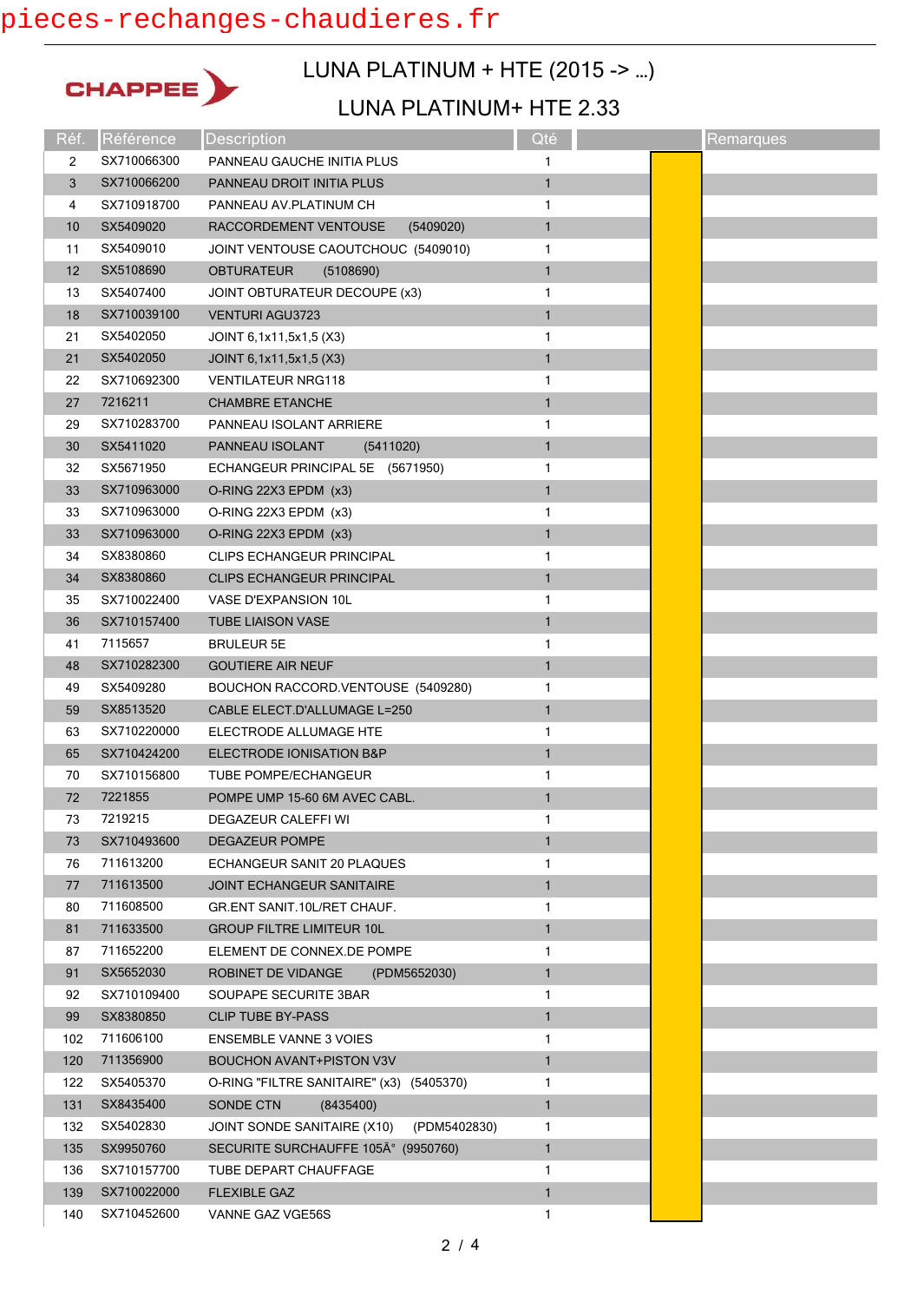

### LUNA PLATINUM + HTE (2015 -> …)

#### LUNA PLATINUM+ HTE 2.33

| 151        | SX710018500          | <b>COUVERCLE BOITIER ELECTRIQUE</b>                      | $\mathbf{1}$ |                |
|------------|----------------------|----------------------------------------------------------|--------------|----------------|
| 152        | SX710019900          | PANNEAU DE COMMANDE                                      | 1            |                |
| 153        | SX710018200          | CAPOT BORNIER DE RACCORDEMENT                            | $\mathbf{1}$ |                |
| 154        | 7222077              | C.I. LMS15 2.33+                                         | 1            |                |
| 166        | SX8421590            | BORNIER DE RACCORDEMENT<br>(PDM8421590)                  | $\mathbf{1}$ |                |
| 167        | SX5405340            | PORTE-FUSIBLES (x3) (PDM5405340)                         | 1            |                |
| 168        | SX9950580            | FUSIBLES 2A 250V (X10) (9950580)                         | $\mathbf{1}$ |                |
| 168        | SX9950580            | FUSIBLES 2A 250V (X10) (9950580)                         | 1            |                |
| 169        | SX710554900          | <b>MANOMETRE</b>                                         | $\mathbf{1}$ |                |
| 192        | SX5404650            | JOINT G3/4" 17x24x2 (X10) #                              | 1            |                |
| 192        | SX5404650            | JOINT G3/4" 17x24x2 (X10) #                              | $\mathbf{1}$ |                |
| 232        | SX710028100          | CARTE ELECTRONIQUE INTERFACE                             | 1            |                |
| 242        | SX8435270            | <b>SONDE CTN FUMEE</b>                                   | $\mathbf{1}$ |                |
| 259        | SX710828100          | LOGO CHAPPEE                                             | 1            |                |
| 285        | SX710083600          | <b>CAPOT CLIP-IN</b>                                     | $\mathbf{1}$ |                |
| 314        | SX710071600          | CABLE RALLONGE IONISATION                                | 1            |                |
| 336        | SX8380680            | <b>RESSORT FIX MOTEUR V3V</b>                            | $\mathbf{1}$ |                |
| 337        | SX5694580            | MOTEUR V3V ELBI                                          | 1            |                |
| 340        | SX710109100          | <b>CAPTEUR DE PRESSION</b>                               | $\mathbf{1}$ |                |
| 347        | SX710234400          | <b>COMMANDE A DISTANCE</b>                               | 1            |                |
| 382        | SX8511130            | CABLE ELECTRODE IONISATION                               | $\mathbf{1}$ |                |
| 408        | 711571000            | BRIDE CHAMBRE DE COMBUSTION                              | 1            |                |
| 409        | 7215431              | <b>ENS.JOINT BRULEUR</b>                                 | $\mathbf{1}$ |                |
| 409        | 7215431              | <b>ENS.JOINT BRULEUR</b>                                 | 1            |                |
| 411        | SX710185200          | JOINT ELECTRODE IONISATION                               | $\mathbf{1}$ | Nous consulter |
|            |                      |                                                          |              |                |
| 415        | 7217442              | 721744200<br>SIPHON HYDRAULIQUE H220                     | 1            |                |
| 417        | 7216792              | <b>BOUCHON SIPHON HYDRAULIQUE</b>                        | $\mathbf{1}$ | Nous consulter |
| 419        | SX5411000            | <b>JOINT BRIDE/ECHANGEUR</b>                             | 1            |                |
| 425        | SX710042400          | <b>JOINT DE VENTURI</b>                                  | $\mathbf{1}$ |                |
| 428        | SX5409290            | JOINT HUBLOT (X3) (5409290)                              | 1            |                |
| 432        | SX5410420            | JOINT FUMEES A 60                                        | $\mathbf{1}$ |                |
| 435        | SX5407550            | JOINT FUMEES A 100 (5407550)                             | 1            |                |
| 445        | 7217271              | TUBE ECHANGEUR/SIPHON 721727100                          | $\mathbf{1}$ |                |
| 511        | SX5404600            | O-RING 17,86X2,62 (X3)                                   | 1            |                |
| 511        | SX5404600            | O-RING 17,86X2,62 (X3)                                   | $\mathbf{1}$ |                |
| 525        | SX710027900          | <b>ALLUMEUR ANTOSS 24V</b>                               | 1            |                |
| 527        | 7215830              | <b>BOUCHON</b>                                           | $\mathbf{1}$ |                |
| 528        | SX710439300          | SONDE CTN TODS                                           | 1            |                |
| 528        | SX710439300          | SONDE CTN TODS                                           | $\mathbf{1}$ |                |
| 601        | SX5408560            | O-RING 8,73X1,78 (x3) (5408560)                          | 1            |                |
| 624        | SX8435380            | CAPTEUR DE DEBIT<br>(8435380)                            | $\mathbf{1}$ |                |
| 673        | 7220855              | TUBE RACCORD CONDENSE/SIPHON 722085500                   | 1            |                |
| 678        | SX710051400          | AIR-GAS CONVEYOR SS.LUNA4                                | $\mathbf{1}$ |                |
| 679        | SX8511150            | CABLE MASSE ELECTR.D'ALL.L=270(8511150)                  | 1            |                |
| 681        | SX710185300          | JOINT ELECTRODE D'ALLUMAGE                               | $\mathbf{1}$ |                |
| 682        | SX5211800            | <b>HUBLOT</b><br>(5211800)                               | 1            |                |
| 708        | SX5410970            | JOINT D:60<br>(5410970)                                  | $\mathbf{1}$ |                |
| 709        | SX8423160            | DOMINOS PORTE FUSIBLE(8423160)                           | 1            |                |
| 710<br>711 | SX5411030<br>7216964 | JOINT D:80<br>(5411030)<br><b>JOINT SIPHON 721696400</b> | 1<br>1       |                |